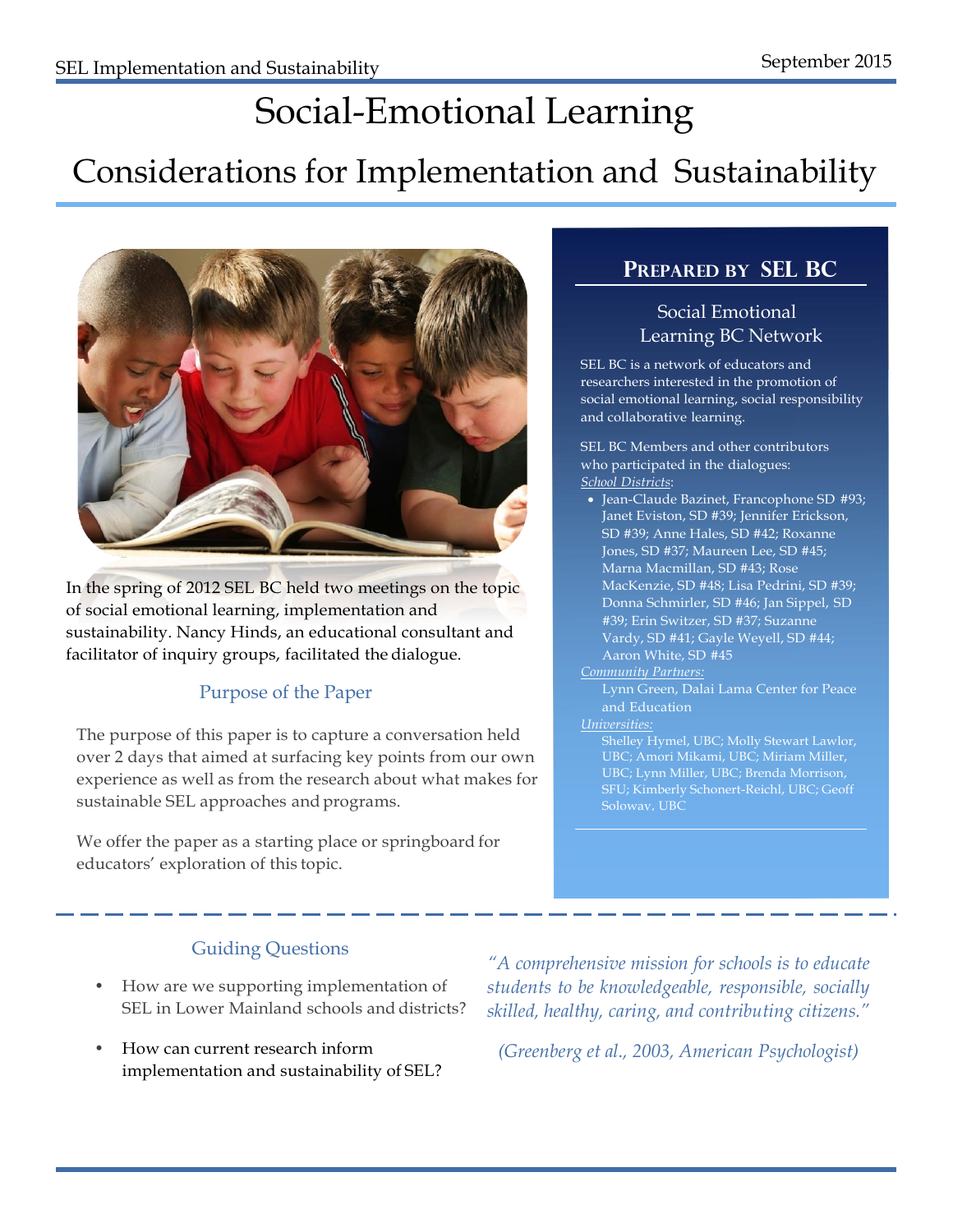Social & Emotional Learning Core Competencies



# SEL Backgrounder

*5 areas identified by The Collaborative for Academic and Social Emotional Learning (CASEL.org)*

| <b>SEL Dimension</b>                         | <b>Description</b>                                                                                                                                                                                                                                                                                        |
|----------------------------------------------|-----------------------------------------------------------------------------------------------------------------------------------------------------------------------------------------------------------------------------------------------------------------------------------------------------------|
| <b>Self-Awareness</b>                        | The ability to accurately recognize one's feelings and thoughts and their influence on<br>behaviours. This includes accurately assessing one's strengths and limitations, and<br>possessing a realistic sense of self-efficacy and optimism.                                                              |
| <b>Social Awareness</b>                      | The ability to take the perspective of and empathize with others from diverse<br>backgrounds and cultures, to understand social and ethical norms for behaviour, and to<br>recognize family, school, and community resources and supports.                                                                |
| <b>Self-Management</b>                       | The ability to regulate one's emotions, cognitions, and behaviours effectively in different<br>situations. This includes delaying gratification, managing stress, controlling impulses,<br>motivating oneself, and setting and working towards achieving personal and academic<br>goals.                  |
| <b>Relationship Skills</b>                   | The ability to establish and maintain healthy and rewarding relationships with diverse<br>individuals and groups. This includes communicating clearly, listening actively,<br>cooperating, resisting inappropriate social pressure, negotiating conflict constructively,<br>and seeking help when needed. |
| <b>Responsible</b><br><b>Decision-Making</b> | The ability to make constructive choices about personal behaviour, social interactions<br>based consideration of ethical standards, safety concerns, social norms, realistic<br>evaluation of consequences of various actions, and the well-being of self and others.                                     |

### The Prosocial Classroom

(Jennings & Greenberg, 2009)



A model of teacher social emotional competence and classroom and student outcomes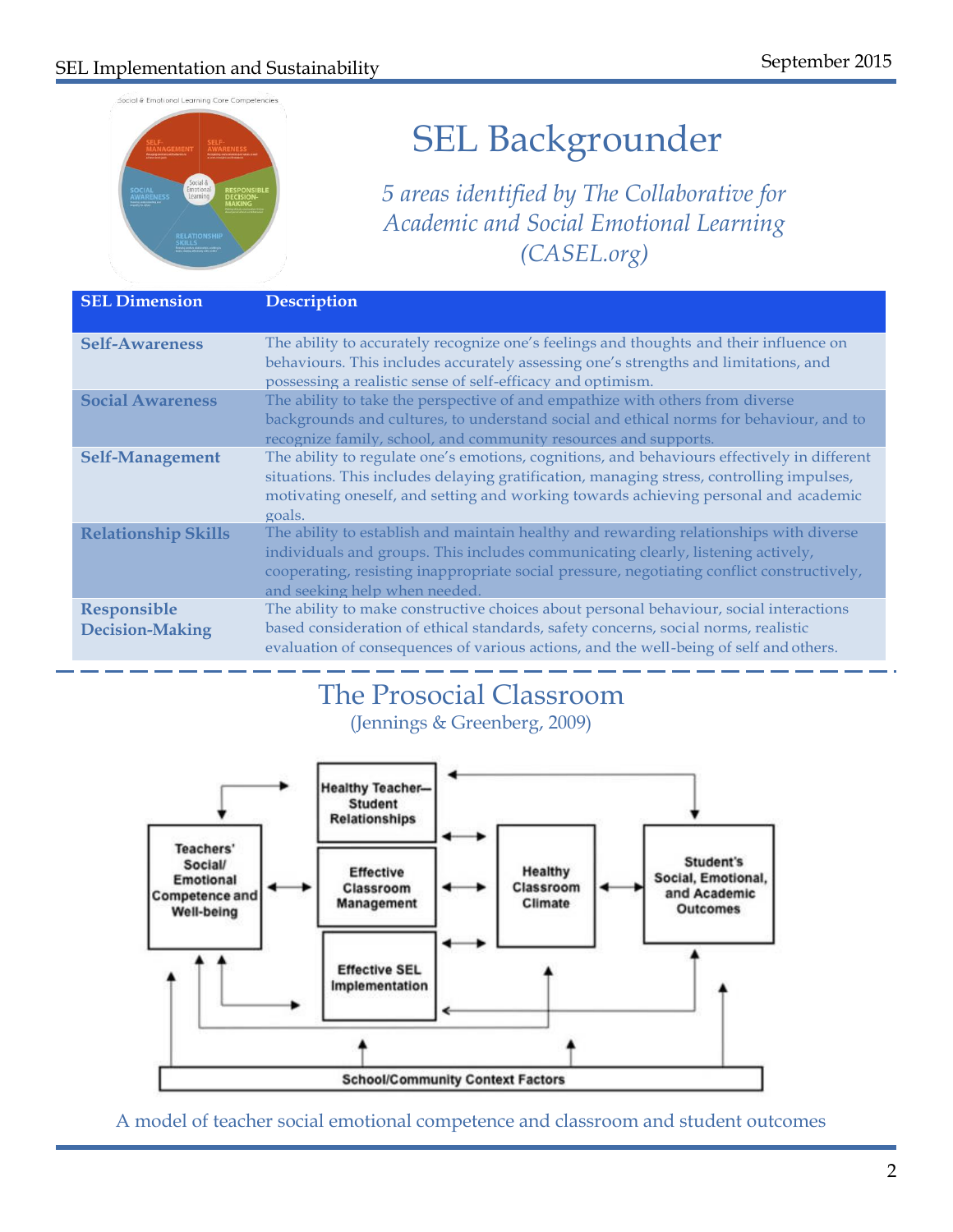## The B.C. Cross–Curricular Competencies

The following are the current working definitions as of September 2015 of the Cross-Curricular Competencies for British Columbia:

#### **COMMUNICATION**

*The communication competency encompasses the set of abilities that students use to impart and exchange information, experiences and ideas, to explore the world around them, and to understand and effectively engage in the use of digital media.*

#### THINKING – Creative Thinking and Critical Thinking

*The thinking competency encompasses the knowledge, skills and processes we associate with intellectual development. It is through their competency as thinkers that students take subject-specific concepts and content and transform them into a new understanding. Thinking competence includes specific thinking skills as well as habits of mind, and metacognitive awareness. .*

#### PERSONAL AND SOCIAL – Positive Personal and Cultural Identity, Personal Awareness and Responsibility, and Social Responsibility

*Personal and social competency is the set of abilities that relate to students' identity in the world, both as individuals and as members of their community and society. Personal and social competency encompasses the abilities students to thrive as individuals, to understand and care about themselves and others, and to find and achieve their purposes in the world.* 

*<https://curriculum.gov.bc.ca/competencies>*

### How Do B.C.'s Competencies Map onto the 5 Areas of SEL?

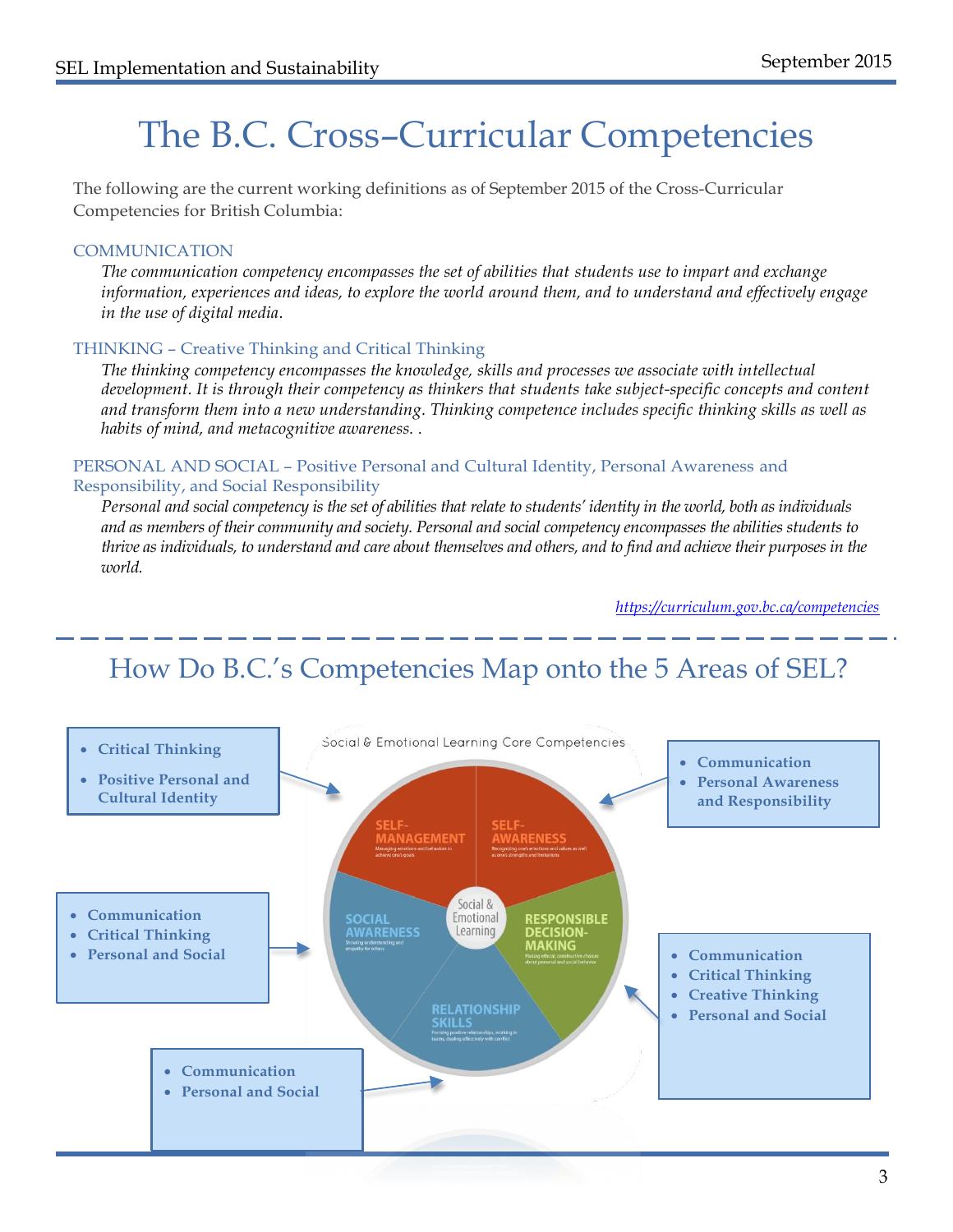# What is Working in B.C.? Practical Examples from the Field

### **The Opening Dialogue**

To guide the opening dialogue, the question was posed, "what is working?" Charts were placed around the room with various initiatives we are using to support SEL. Small groups gathered to discuss these topics -- and to identify the key factors contributing to success. The topics were:

- Supported Programs and Training
- Mentorship
- Teacher Education -- Pre-service and Institutes
- Learning Teams and Inquiry Approaches
- Systemic Approaches at the Classroom, School and District levels

Eight key areas emerged following the conversation. These are described below.

#### **Supported Programs and Training**

Areas of support were identified that facilitated SEL implementation in classrooms and schools. These areas included programming that is comprehensive and teacher friendly, the provision of training time from districts, and opportunities for collaboration for Universities and Districts in implementation and program evaluation. Additional support was noted in the form have having champions within individual schools to support the implementation of a particular program.

#### **Other Community Groups**

An area was identified involving relationships between schools and other community groups involving shared in shared initiatives, collaboration for programs and training, consultation and problem-solving. Characteristics of successful collaborations involve a multilingual approach across systems (translators), and continuity of relationships and dedication and commitment over time.



#### **Mentorship**

Mentorship was identified as a critical area to support educators in implementing SEL initiatives. In particular, for new teacher induction, the importance of embedding SEL ideas and strategies in professional learning conversations with new teachers. At the district level, this involves organization for sustainability and awareness that SEL is an integral part of teaching and learning.

#### **Summer Institutes**

Summer institutes have proved to be a popular professional development option for teachers. The group identified the inclusion of choice of programs, and offering introductory presentations as well as implementation training in SEL programs as important features of a well-received summer institute. Factors to consider for a summer institute include effective communication to educators to raise awareness of the professional development opportunity, and program relevance to educators.

**Continued…**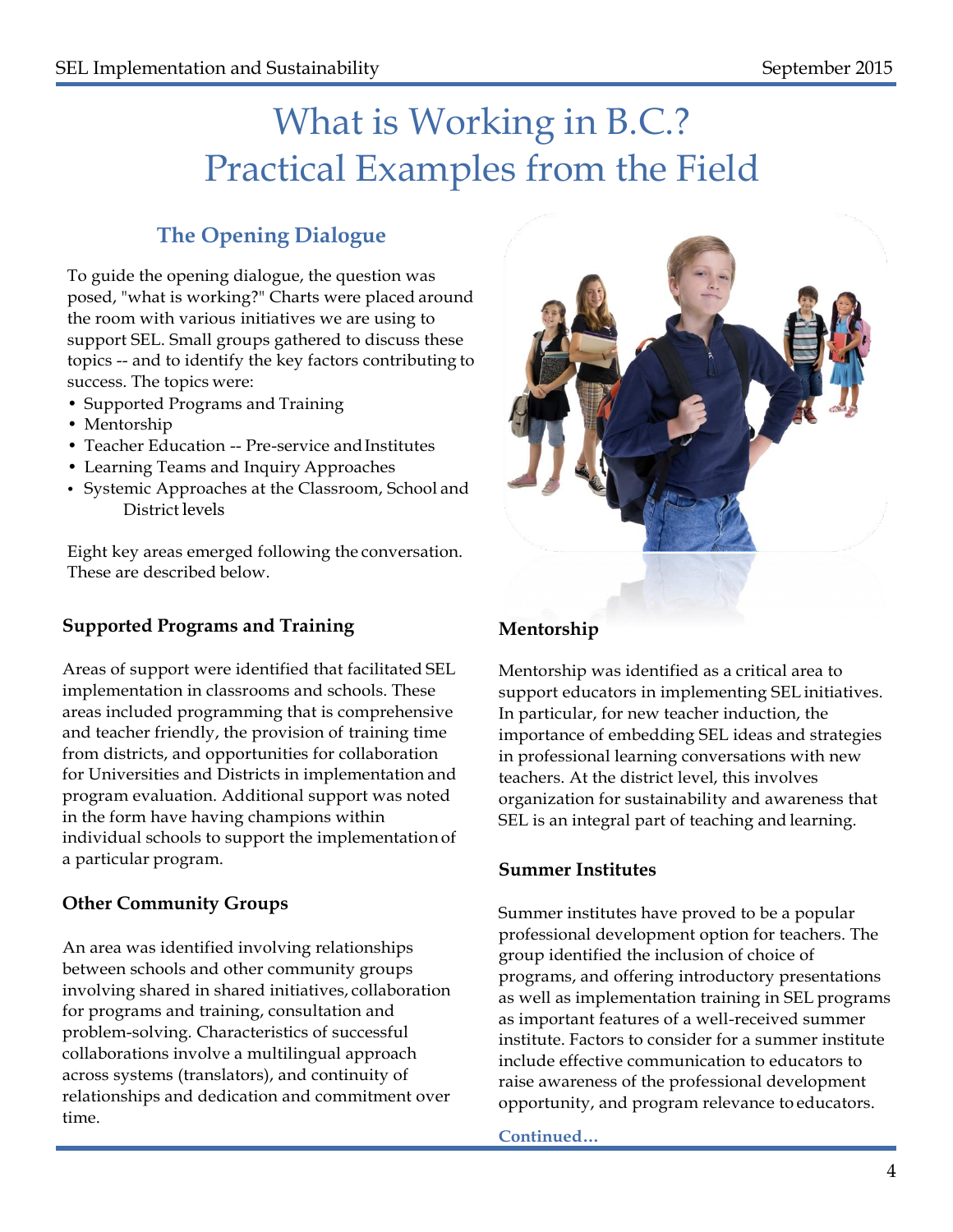# What is Working in B.C.? Practical Examples from the Field…continued



#### **Teacher Education**

**The group identified the opportunity to embed social emotional learning in teacher education.**  Examples of this include the SEL teacher education cohorts, and the new CREATE program at UBC that includes courses for all teacher candidates on creating safe classroom environments, and on diversity. Another example is the Lifework Module at SFU that in housed in an elementary school in Coquitlam. This initiative involves collaboration with staff development / district support.

#### **Learning Teams/Inquiry Approach**

**Learning teams are professional learning communities consisting of a small group of teachers (up to 12 per group) exploring questions about their practice.** Factors the enable success include, trained facilitators (coordinators), funding support from districts, and a supportive environment for teachers to and exploration and integration of ideas over time.

#### **District-Wide Approaches**

Several approaches were mentioned as key in supporting effective SEL implementation. **District wide approaches include theinclusion of all school personnel, provision of teacher resources and support and the use of common language and practices**.

#### **School-Wide Approaches**

**Successful school-wide approaches require components from the school board, the classroom and the district.** Specifically, the school board can offer initial information sessions, commitment for administration support, offering staff choice, and including a position for an SEL staff representative. Classroom based components include provided program materials, online resource materials, and student enthusiasm. District support comes in the form of Assistant Superintendent and Superintendent support, putting in place SEL accountability contracts, facilitating assessment and offering release time for SEL reps.

#### **Key Factors**

- 1. District and provincial-wide structures
- 2. Training & professional learning (sustained)
- 3. Funding over time, long term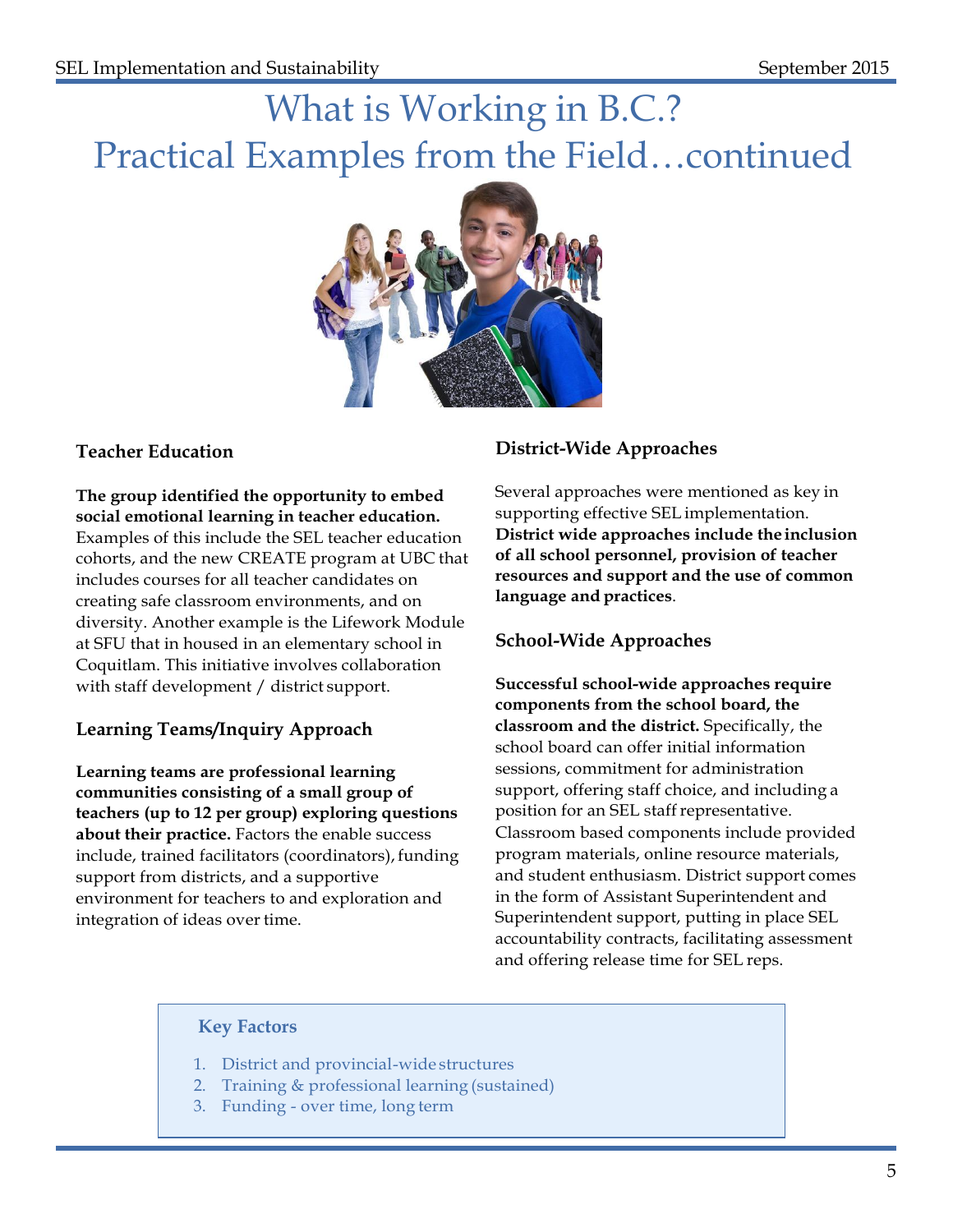### What does the Research Say about Effective SEL Implementation?

The SEL BC members reviewed five key research articles in the area of SEL implementation and sustainability. Following a review of the research, the group identified five critical areas for effective SEL implementation and sustainability:

- 1. Focus on the Teacher
- 2. Professional support and education
- 3. Process of Implementation in the Classroom
- 4. District Values/Mission/Vision
- 5. Conditions

#### **Focus on The Teacher**

**Successful student SEL is inextricably linked to teachers' SEL skills.** A review of the research has found that better implementation of SEL curriculum occurs when a teacher has enhanced SEL competencies. In fact, better student-teacher relationships are possible when teachers have stronger SEL competencies. A positive feedback loop is created via the teacher's ability to model appropriate social and emotional behaviour in the transactional relationship (Jennings & Greenberg, 2009).

In their 2008 review examining the factors that affect implementation of programs, Durlak and DuPre identified characteristic of the program provider (i.e. teachers) that impact strength of implementation (p. 337). These include:

- Perceived need for innovation extent to which the proposed innovation is relevant to local needs
- Perceived Benefits of Innovation
	- o Extent to which the innovation will achieve benefits desired at the local level
- Self-efficacy
	- o Extent to which providers feel they are will be able to do what is expected
- Skill Proficiency
	- o Possession of the skills necessary for implementation



"Socially and emotionally competent teachers set the tone of the classroom by developing supportive and encouraging relationships with their students, designing lessons that build on student strengths and abilities, establishing and implementing behavioral guidelines in ways that promote intrinsic motivation, coaching students through conflict situations, encouraging cooperation among students, and acting as a role model for respectful and appropriate communication and exhibitions of prosocial behavior"

(Jennings & Greenberg, 2009,p. 492)

**Continued…**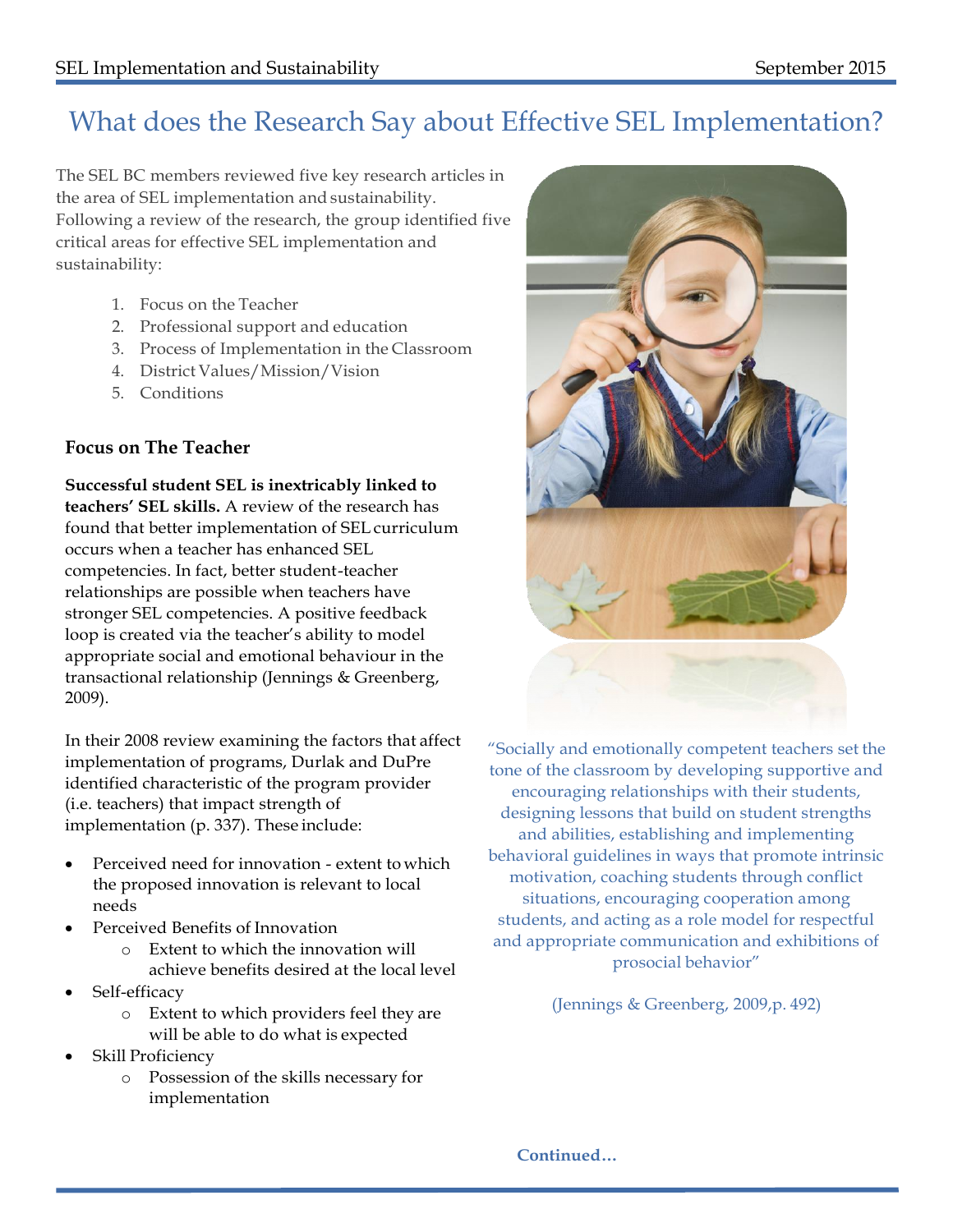## What does the Research Say? ...continued

#### **Professional Support and Education**

**Elias and his colleagues (2003) examined implementation, sustainability and scaling up of SEL programs in public schools and noted the importance of professional development including, "ongoing processes of formal and informal training, including the involvementof acknowledged experts"** and "the presence of a program coordinator or committee to oversee implementation and resolution of day-to-day problems. (p. 311).

In his review of school-based prevention programs, Greenberg (2011) noted areas for future research including teacher training in social emotional learning. Citing Jennings and Greenberg (2009), Greenberg commented that many teachers receive little or no training in this area during their pre-service training, leaving them limited in their ability to develop relationships with difficult students and manage inattentive learners. In addition, the potential benefit of integrative models that include programs for teachers (e.g. SMART and CARE) along with SEL classroom curricula may have synergistic effects.

Finally, in their review on factors for effective implementation Durlak and DuPre (2008), identified factors relating to the prevention support system (p. 338) that included:

- Training
	- o Approaches to insure provider proficiencies in the skills necessary to conduct the intervention and to enhance providers' sense of selfefficacy
- Technical Assistance
	- o Resources offered to providers once implementation begins, and may include retraining in certain skills, training of new staff, emotional support, and mechanisms to promote local problem solving efforts.



#### **Process of Implementation in the Classroom**

**The quality of delivery of a program is criticalto its success.** Indeed, research has found that programs that are delivered in a "watered down" fashion do not see the same outcome benefits as the same program that has been delivered with fidelity (for a review see Blueprints News, March 2003).

With that said, programs also need to have some flexibility to fit particular contexts. In their review, Durlak and DuPre (2008) noted their finding uncovered a role for adaption in program delivery, but that that role pertains to finding the right mix of fidelity and adaptation.

With regards to delivery, it is important that programs are inclusive of all school populations, are highly visable in the school and community, have components that explicitly foster mutual respect and support among students and have varied and engaging instructional strategies (Elias, Zins, Graczyk & Weissberg, 2003 **Continued…**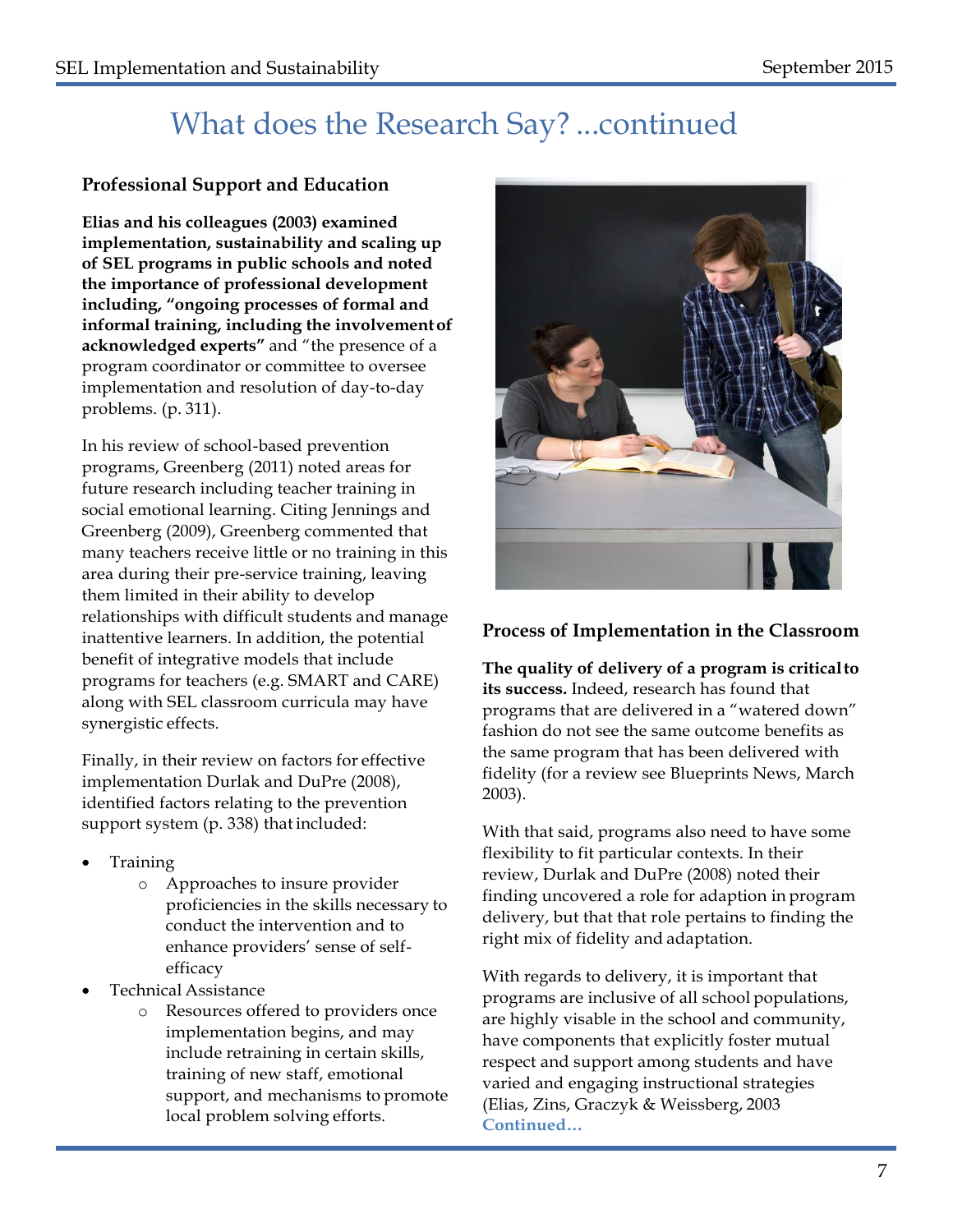### What does the Research Say? ...continued

#### **Conditions**

**Bond and Cormola Hauf reviewed the characteristics of effective programs (2004). In this review, the authors commented that the "careful assessment of strength, capacity, and resources is an essential step in designing, adapting, and implementing and effective program" (p. 208).** Further, the authors discussed obtaining buy-in and commitment by engaging in consultation and collaboration with others with regards to resource exchange and support. Conditions that are important for effective delivery are:

- 1. a positive work climate
- 2. organizational norms regarding openness to change, innovation and risk-taking, integration of new programming into existing practices, and
- 3. shared vision and buy-in among staff(Durlak & DuPre, 2008).



"There is now extensive theory and research in the sciences and social sciences that can and must guide the *content, structure,* and *implementation* of prevention and promotion efforts. Those programs that have been successful have built upon this knowledge base, not only increasing their own effectiveness but also incorporating evaluations that reveal which aspects of the theoretical models are most powerful and which need to be refined."

(Bond & Carmola Hauf, 2004, p. 202)

#### **District Values, Vision and Mission**

#### **Social and emotional learning programs experience more successful, sustainable implementation when those programs have links to stated goals of school ordistricts.**

With regards to leadership, research has shown that administrative support is critical for successful program implementation (Durlak & DuPre, 2008). Specifically, this includes "consistent support from school principals", and a "balance of support from both new and seasoned administrators" (Elias, et al, 2003, p. 311).

Regarding specific organizational practices and processes that are factors in quality implementation, Durlak and DuPre (2008) identified four factors:

- 1. shared decision making
- 2. coordination with other agencies
- 3. open communication, and
- 4. formulation of tasks (e.g. workgroups, teams, internal functioning).

The review of research led the SRCLE group to explore questions regarding ways in which districts in British Columbia can build capacity within systems to support SEL. SRCLE members commented that SEL must be more than a district goal. Questions arose as to how SEL implementation and sustainability can be embedded in a district, in such a way that the priority does not shift with politics or turn-over.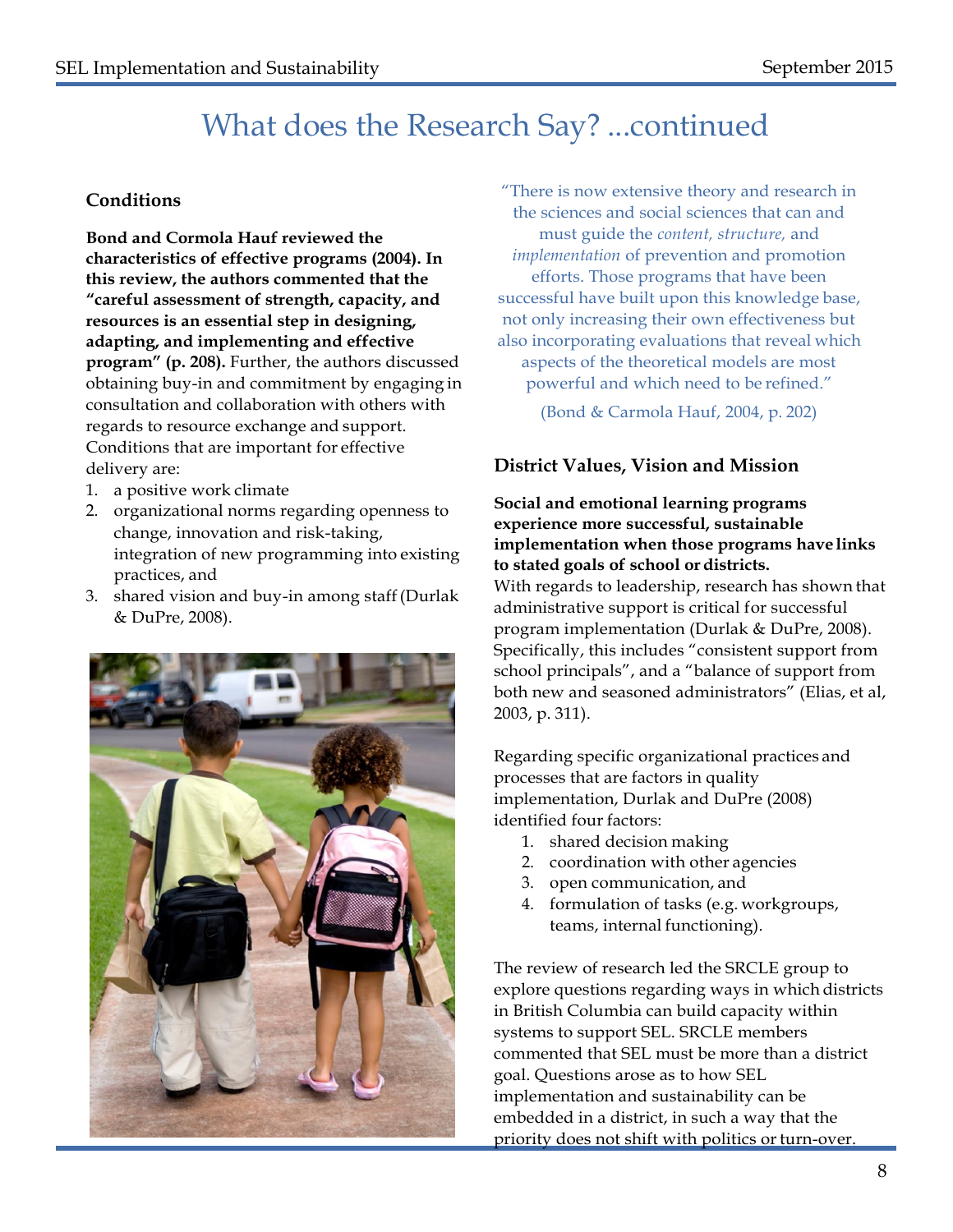### References

Bond, L.A., & Carmola Hauf, A.M. (2004). Taking stock and putting stock in primary prevention: Characteristics of effective programs. *The Journal of Primary Prevention, 24(3),* 199-221.

British Columbia Ministry of Education (2012, August). *Enabling Innovation: Transforming Curriculum and Assessment.* Public Report. [http://www.bced.gov.bc.ca/irp/docs/ca\\_transformation.pdf](http://www.bced.gov.bc.ca/irp/docs/ca_transformation.pdf)

Durlak, J.A., & DuPre, E.P. (2008). Implementation matters: A review of research on the influence of implementation on program outcomes and the factors affecting implementation. *American Journal of Community Psychology, 42,* 327-350.

Elias, M.J, Zins, J.E., Graczyk, P.A., & Weissberg, R.P. (2003). Implementation, sustainability, and scaling up of social-emotional and academic innovations in public schools. *School Psychology Review, 32,* 303-319.

Elliot, D. et al., (2001, March). The importance of implementation fidelity. *Blueprints News, (2)1* Blueprints for Violence Prevention.

Greenberg, Mark T.(2010) 'School-based prevention: current status and future challenges', *Effective Education, 2:* 1, 27 — 52 DOI: 10.1080/19415531003616862

Greenberg, M.T., Weissberg, R.P., Utne O'Brien, M., Zins, J.E., & Elias, M.J., (2003). Enhancing school-based prevention and youth development through coordinated social, emotional, and academic learning. *American Psychologist, 58* (6/7) 466-474.

Jennings, P.A., & Greenberg, M.T. (2009). The prosocial classroom: Teacher social and emotional competence in relation to student and classroom outcomes. *Review of Educational Research, 79,* 491- 524.